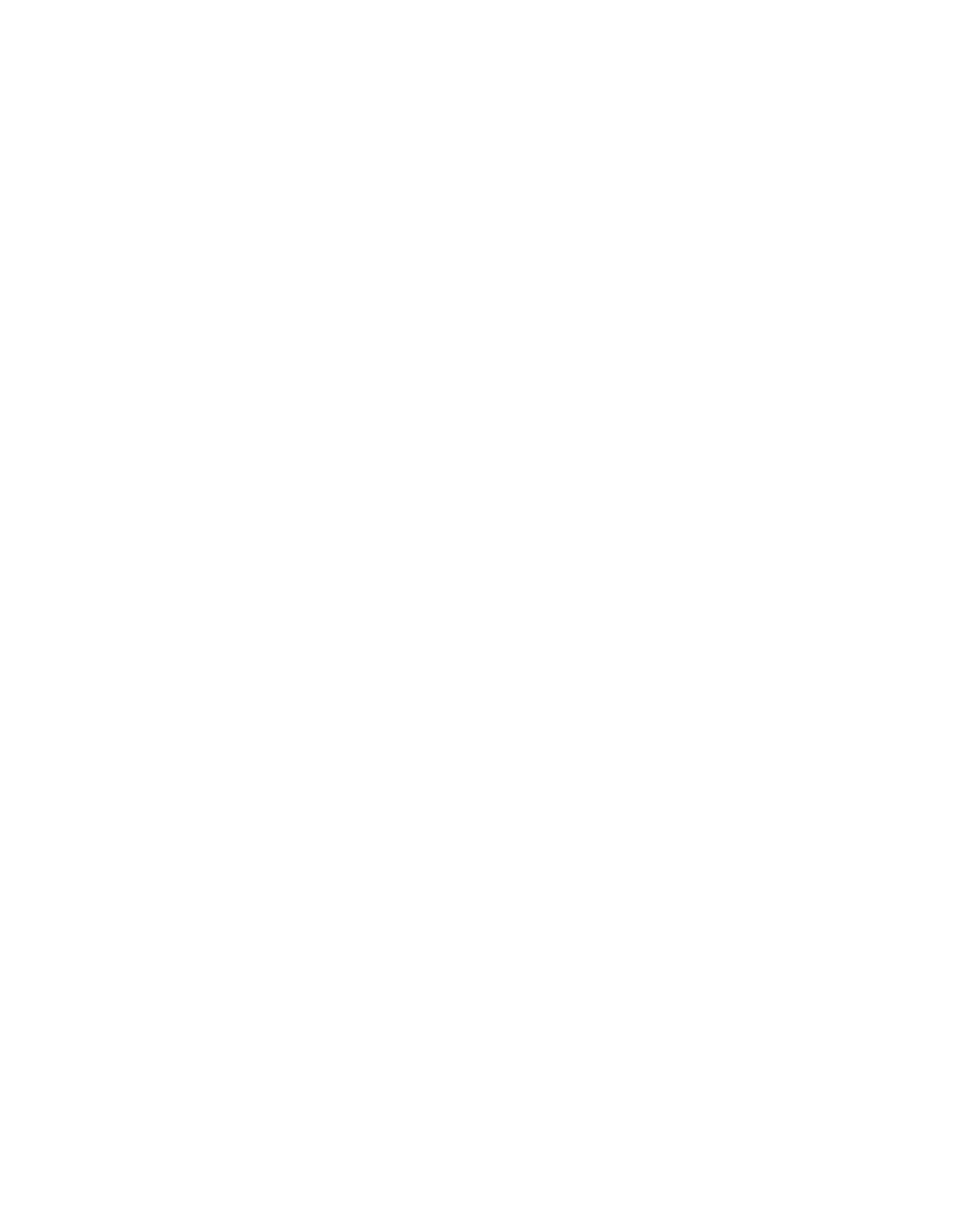#### **KITE, Justice**.

[ $[1]$ ] James Moulton was charged with one count of manufacturing psilocyn, a felony, in violation of Wyo. Stat. Ann. § 35-7-1031(a)(ii) (LexisNexis 2005). Prior to trial, he filed a motion to suppress evidence seized from his residence pursuant to a search warrant obtained by deputies after they entered and searched the residence without a warrant. The district court concluded the emergency assistance exception to the warrant requirement applied, upheld the search and denied the motion. Mr. Moulton changed his initial plea of not guilty to guilty, reserving his right pursuant to W.R.Cr.P. 11(a)(ii) to appeal the district court's order denying his suppression motion. We affirm the denial.

#### **ISSUES**

[¶2] Mr. Moulton presents the following issue for our review:

Did the trial court err in declaring that the search of Mr. Moulton's residence was proper under the emergency assistance exception to the warrant requirement of Article 1, § 4 of the Wyoming Constitution and of the Fourth Amendment to the United States Constitution?

The State rephrases the issue as follows:

Did the district court err in denying appellant's motion to suppress?

## **FACTS**

[¶3] On August 20, 2004, at 4:30 a.m., Deputy Bill Motley of the Platte County Sheriff's Office received a telephone call at his home in Wheatland, Wyoming from a dispatcher indicating she had received a garbled radio transmission which concerned her. Deputy Motley went to the dispatch office to listen to the recording of the transmission. He heard a female voice saying the words "Med Tech 3" but could not understand the rest of the transmission. The dispatcher informed Deputy Motley she had determined through some telephone calls that "Med Tech 3" was Crystal Moulton, an emergency medical technician (EMT) who lived in Glendo with her husband and children. The dispatcher

<sup>&</sup>lt;sup>1</sup> Psilocyn is not defined in the Wyoming Statutes. Psilocyn, like psilocybin, is a chemical obtained from certain mushrooms found in Central America and Mexico; it is a Schedule 1 hallucinogenic substance classified chemically as a tryptamine. http://www.dea.gov/concern/psilocybin.html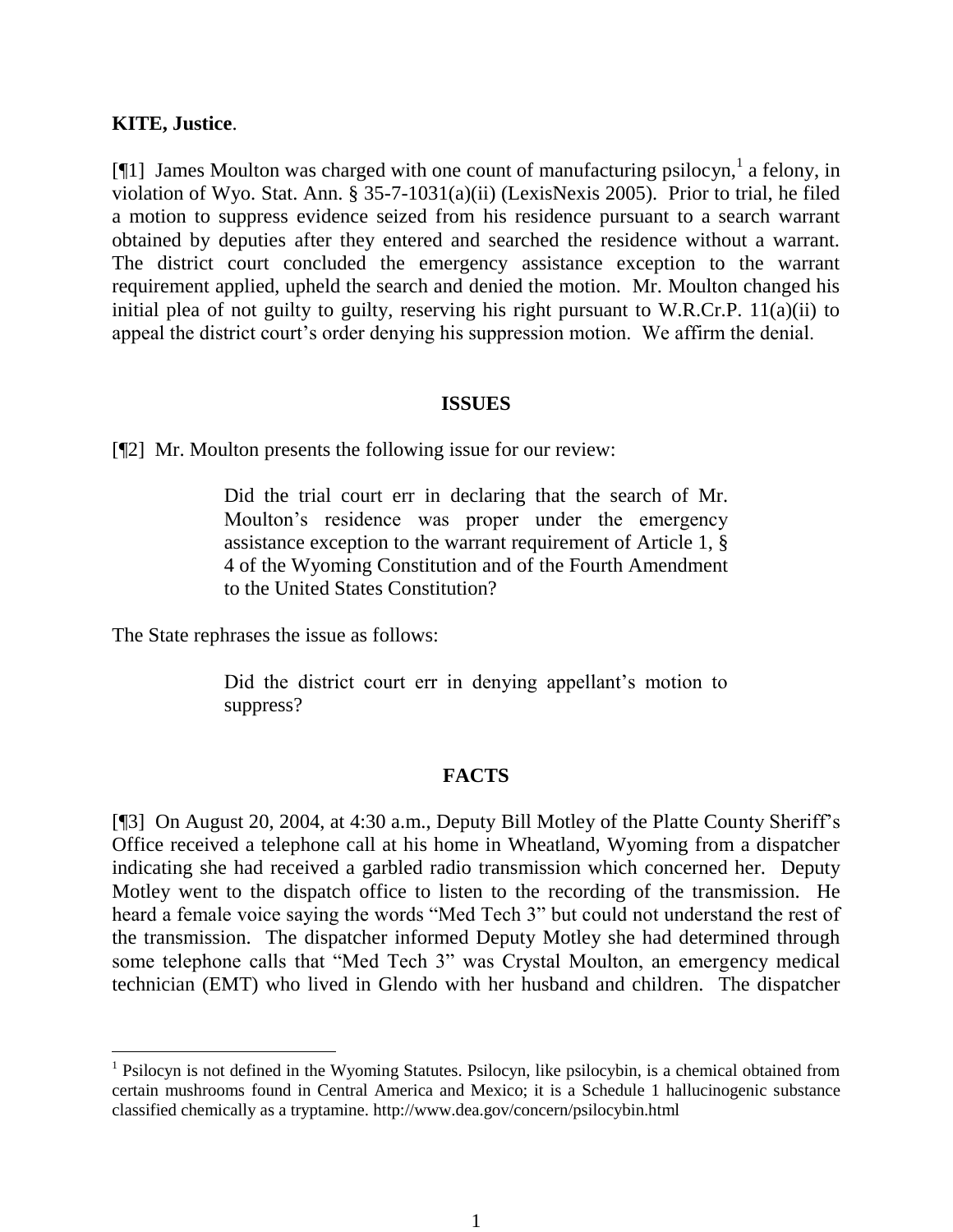also indicated she had obtained telephone numbers for Ms. Moulton, tried those numbers and received no answer.

[¶4] The fact that an EMT had attempted to contact dispatch by radio transmission at 4:30 in the morning concerned the dispatcher and Deputy Motley. Therefore, Deputy Motley decided to drive to Glendo and see if he could locate Ms. Moulton. Accompanied by Deputy Samantha Klier, Deputy Motley traveled to Glendo and arrived at the Moulton residence between 5:00 and 5:30 a.m. Deputy Motley knocked on the door of the mobile home but there was no response. He tried the door, found it unlocked, and opened it. From outside the door, he announced that he was with the sheriff's department. There was no response and he and Deputy Klier entered the mobile home.

[¶5] Inside, in what appeared to be the living room, the deputies saw no one. Using their flashlights because the residence was dark, they proceeded to a closed door to the right of the living room. Deputy Motley knocked and announced that he was with the sheriff's department. No one answered and Deputy Motley opened the door. Inside, he saw two teenage girls who appeared to be asleep. He awakened them and identified himself. The girls identified themselves as James and Crystal Moulton's daughters. At the suppression hearing, Deputy Motley testified he asked one of them if she knew where her mother was and she responded, "[I]f she wasn't home, she was down by the lake with her dad." The daughter testified the deputy asked if her parents were home and she said, "No, sir, they're not." She testified the deputy then asked if she knew where they were and she responded, "[Y]es, they would be at the river."

[¶6] The deputies left the girls in the bedroom and continued through the home, opening doors as they came to them. The last room they came to appeared to be the master bedroom. The deputies stepped into the room and Deputy Motley observed a clear plastic piece of PVC tubing approximately two to three feet long sitting on the lid of a bucket outside the closet. The closet was open and Deputy Motley looked inside. He saw a vaporizer on the top shelf and a box with a covered jar containing an unknown substance on the floor of the closet. Next to the box he observed a fluorescent light. On a dresser outside the closet, Deputy Motley observed a glass jar covered on top with tin foil poked with tiny holes. Inside the jar was a tan and gray substance resembling a vermiculite and brown rice mixture, commonly used for growing mushrooms. He noticed another jar of the same appearance elsewhere in the room.

[¶7] Having determined Ms. Moulton was not present in the home, the deputies left the house to search for her around Glendo Lake where the daughter said she might be. After searching for several hours, they were unable to locate her. Deputy Motley suggested they check the residence again and, if Ms. Moulton had not returned, inform the sheriff and search and rescue. Upon returning to the residence, the deputies found Ms. Moulton. She told them her vehicle had gotten stuck down by the lake and she had called dispatch for help.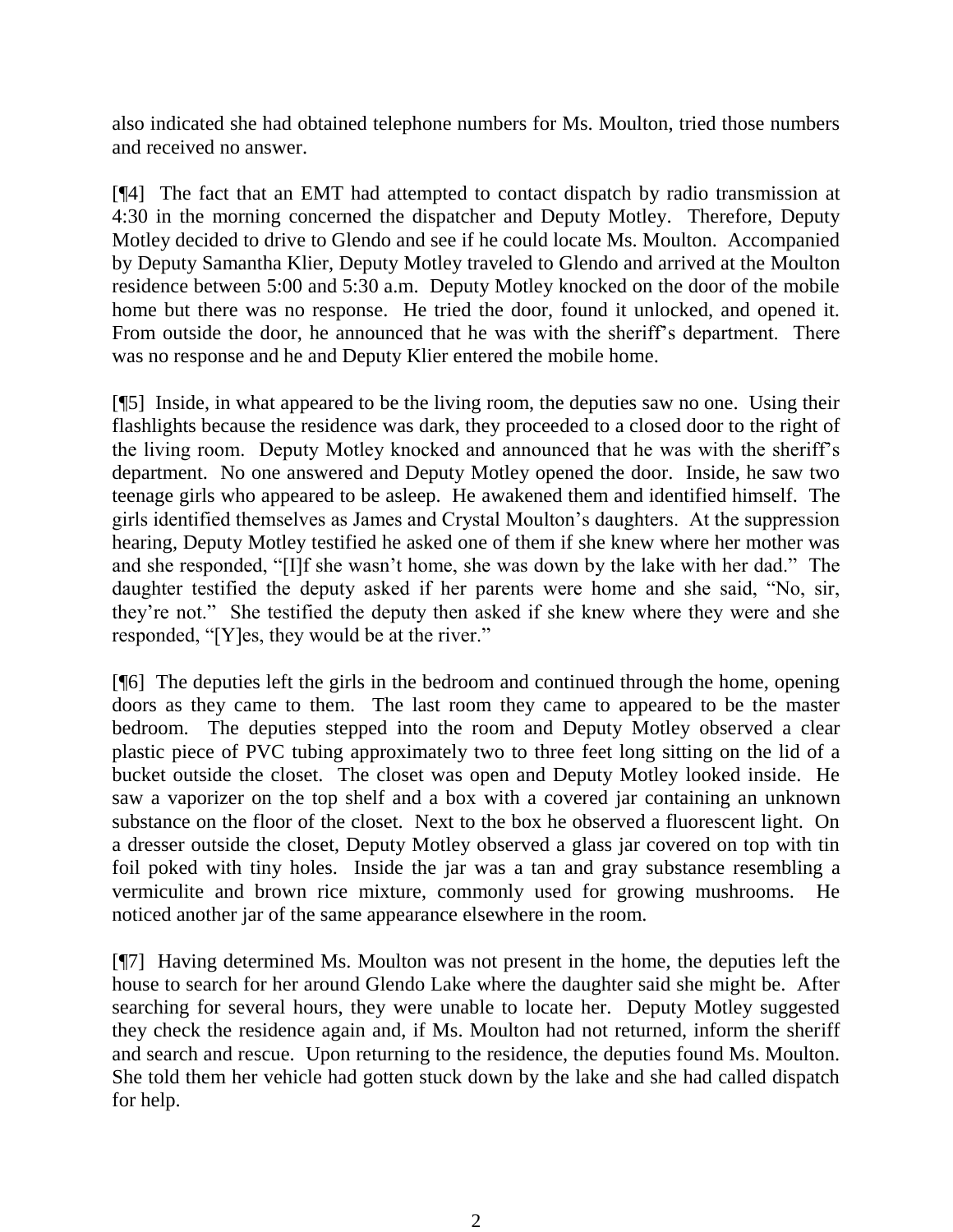[¶8] Having determined Ms. Moulton was safe and not in need of assistance, the deputies left the residence and returned to Wheatland. Later that afternoon, Deputy Motley spoke to the sheriff and the county attorney about what he had seen inside the Moulton residence. He submitted an application for a search warrant to the magistrate based upon his observations. The magistrate issued a search warrant and deputies searched the residence and found evidence related to the possession and manufacture of a controlled substance.

[¶9] Initially, the State filed three charges against Mr. Moulton: possession of a controlled substance, marijuana, a felony, in violation of  $\S 35-7-1031(c)(iii)$ ; possession of a controlled substance, methamphetamine, a misdemeanor, in violation of § 35-7-  $1031(c)(i)(C)$ ; and endangering children, controlled substances, a felony, in violation of Wyo. Stat. Ann. § 6-4-405(b) (LexisNexis 2003). In a separate proceeding, the State filed a fourth charge against Mr. Moulton: manufacture of a controlled substance, psilocyn, a felony, in violation of § 35-7-1031(a)(ii). The prosecution moved to join the proceedings in one action, which motion was granted. Mr. Moulton pled not guilty to all of the charges and the district court set the case for trial.

[¶10] Mr. Moulton filed a motion to suppress the evidence seized during the search of his residence. At the hearing on the motion, the district court listened to the taped radio transmission and heard testimony from Deputy Motley, Deputy Klier and one of the Moultons' daughters. Based upon the evidence presented, the district court made the following findings of fact relevant to the issue presented for our review:

- There was a call to the Platte County Sheriff's Office by Ms. Moulton in her capacity as a medic;
- The district court listened to the tape and there did appear to be some urgency in the voice of the caller;
- The Sheriff's Office was concerned Ms. Moulton was either in trouble herself or had found someone in trouble;
- The deputies proceeded to Glendo and arrived at the Moulton residence at approximately 5:30 a.m. They walked around the outside of the residence. Deputy Motley knocked loudly on the door and received no response. He tried the door, found it was unlocked, opened the door and announced his presence. The deputies went into the trailer and saw no one in the living room or kitchen;
- They then went to a bedroom door, knocked and announced their presence. The door was opened and two teen-age girls were discovered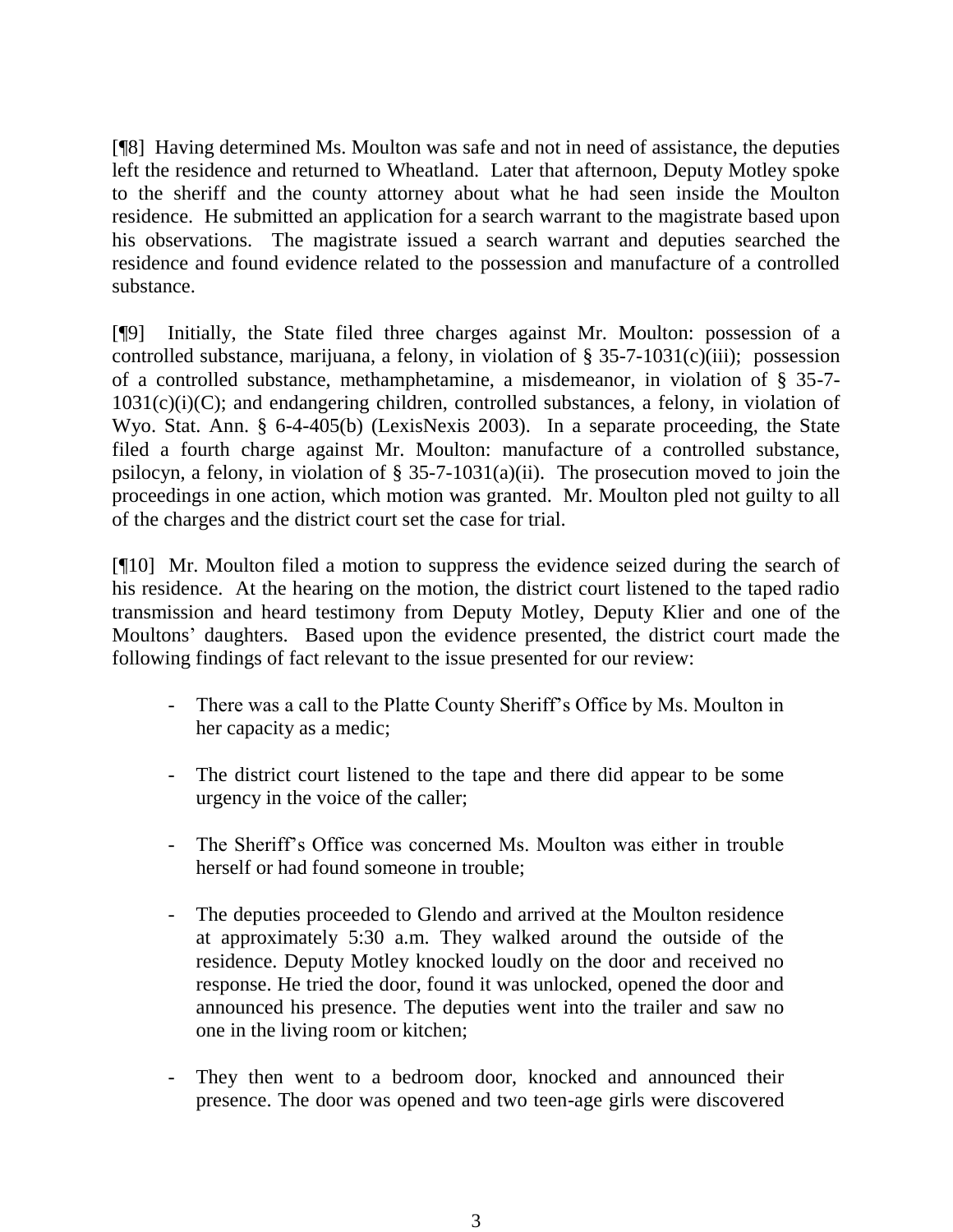asleep in their beds. Deputy Motley woke up one of the girls and asked her if she knew where her mother was. She responded that if she wasn't at home, she was down at the lake "or river" with their dad;

- The deputies went to the bedroom at the far end of the hallway. In the room they saw in plain sight evidence of some type of drug operation, including a vaporizer, a cooler, PVC pipe and some jars with material in them. Both deputies very quickly concluded it looked like some type of system for growing mushrooms; and
- All of the drug growing equipment was in plain sight in the bedroom and there was no intentional search of the residence for drug paraphernalia.
- [¶11] The district court reached the following conclusions of law:
	- Based on the call, the Platte County Sheriff's Office had a reasonable basis to believe that Ms. Moulton was either in trouble herself or had encountered trouble;
	- It was reasonable for the Platte County Sheriff's Office to use their best efforts to find Ms. Moulton;
	- It should have been an expectation of Ms. Moulton's that once she identified herself as a medic to the Platte County Sheriff's Office at 4:30 in the morning the Sheriff's Office would try to find her;
	- The Sheriff's Department had a reasonable basis to believe there was some type of emergency that needed to be responded to;
	- The Deputies then reasonably went to the Moulton residence for the purpose of finding Ms. Moulton;
	- Given the likely emergency, it was reasonable to enter the Moulton residence to determine if Ms. Moulton was present;
	- It was during this attempt to aid Ms. Moulton that the drug paraphernalia was discovered;
	- There was no search of closed containers but rather simply a search for the person of Ms. Moulton. The drug paraphernalia was in plain sight in the bedroom; and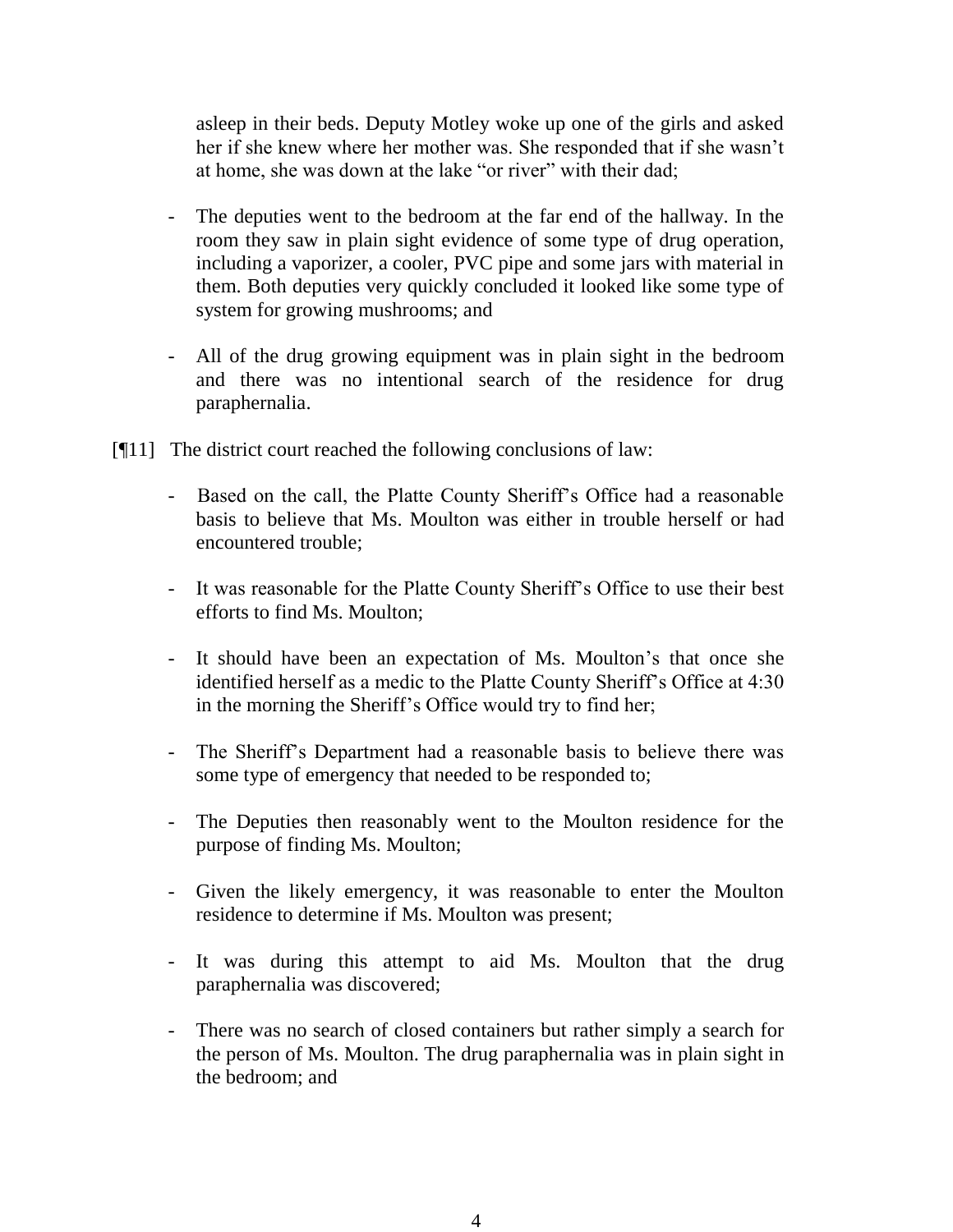- The search of the Moulton residence for Ms. Moulton was not illegal or improper, but rather fell appropriately with the emergency assistance exception to obtaining a search warrant.

The district court entered an order denying the motion to suppress.

[¶12] After the district court's ruling, Mr. Moulton changed his plea to guilty on the charge of manufacturing psilocyn conditioned upon his right to appeal the order denying his suppression motion. In exchange for his guilty plea to the one count, the State dismissed the other three charges filed against Mr. Moulton. The district court sentenced Mr. Moulton to forty-eight to seventy-two months imprisonment and suspended execution of the sentence pending completion of twelve months incarceration in the Platte County Jail and three years supervised probation. Mr. Moulton appealed the district court's order denying his motion to suppress.

# **STANDARD OF REVIEW**

[¶13] The question of whether an unreasonable search or seizure occurred in violation of constitutional rights presents a question of law and is reviewed *de novo*. *O'Boyle v. State*, 2005 WY 83, ¶ 18, 117 P.3d 401, 407 (Wyo. 2005). We reverse a district court's factual findings on a motion to suppress only when they are clearly erroneous. *Id*.

## **DISCUSSION**

[¶14] Mr. Moulton claims the district court erred in ruling the search of his residence was proper under the emergency assistance exception to the warrant requirement of Article 1, § 4 of the Wyoming Constitution and the Fourth Amendment to the United States Constitution. Citing *People v. Allison*, 86 P.3d 421 (Colo. 2004), Mr. Moulton asserts for a search to be reasonable under the emergency assistance exception law enforcement officials must have a reasonable basis approximating probable cause that associates the emergency with the area searched. He argues the garbled radio transmission did not provide deputies a reasonable basis associating an emergency with the Moulton residence. He claims the radio transmission may have given them a reasonable basis for going to the residence but it did not provide a reasonable basis for searching the residence. He characterizes the radio transmission as giving rise to a theoretical possibility that an emergency existed at the residence, not the required reasonable basis associating an emergency with the residence.

[¶15] Citing *Pena v. State*, 2004 WY 115, ¶ 29, 98 P.3d 857, 870 (Wyo. 2004), the State asserts the emergency assistance exception applies when law enforcement officials have a reasonable basis for believing a person's life, safety or property is in danger. In such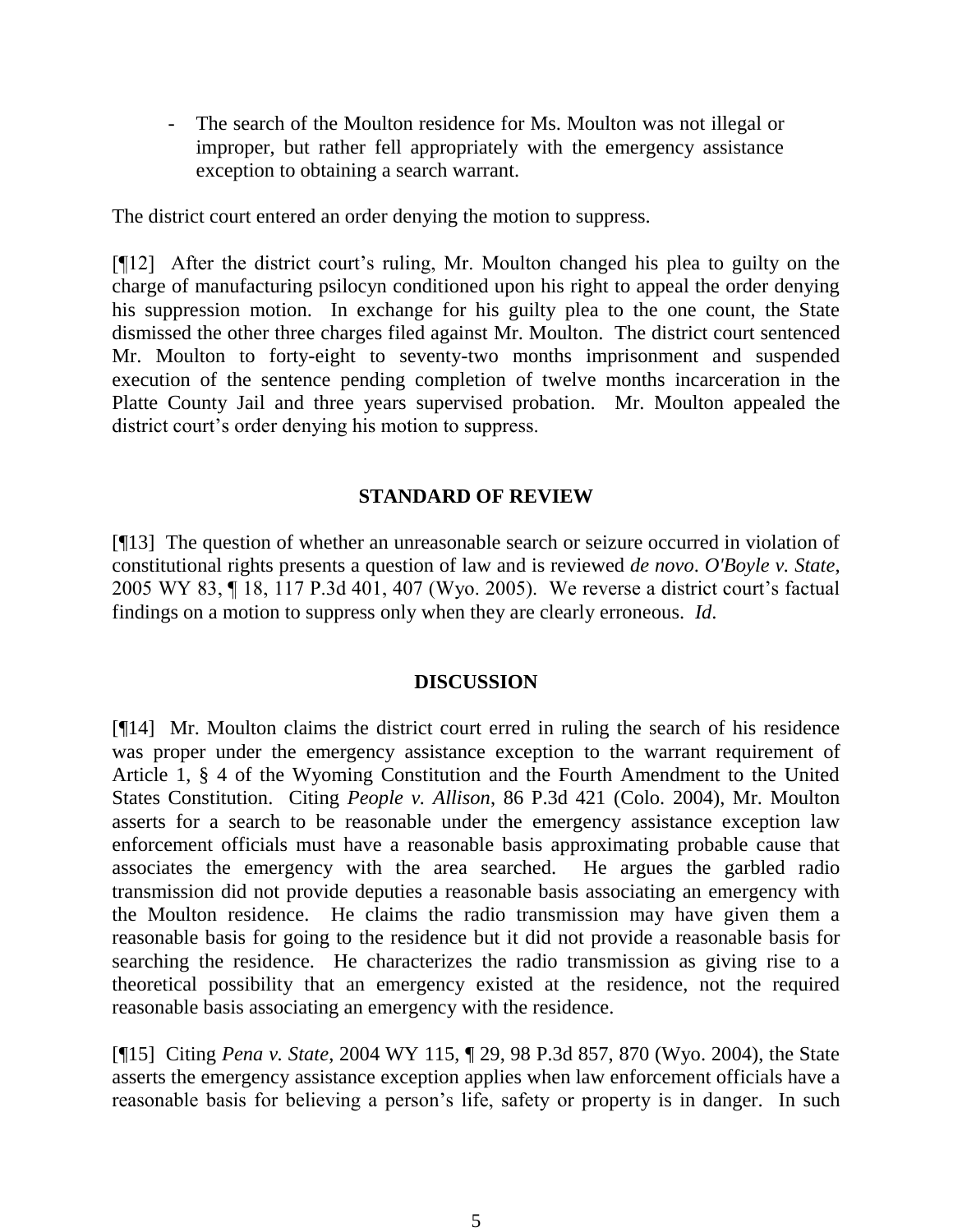cases, the State argues, officers may enter and search an area to render assistance but not to look for evidence. Because the deputies in this case entered the residence to look for Ms. Moulton and provide assistance in response to her radio transmission and because their search of the residence was limited to looking for her, the State contends the search was proper under the emergency assistance exception.

[¶16] The substantive law governing searches is well established. Unreasonable searches and seizures are prohibited by the Fourth Amendment to the United States Constitution and Article 1, § 4 of the Wyoming Constitution. Searches and seizures conducted without a warrant are per se unreasonable under both constitutions unless they are justified by probable cause and established exceptions. *Pena*, ¶ 29, 98 P.3d at 870. Consent is one exception to the warrant requirement. *Id*. Other exceptions include a search: 1) of an arrested suspect and the area within his control; 2) conducted while in pursuit of a fleeing suspect; 3) to prevent the imminent destruction of evidence; 4) of an automobile upon probable cause; 5) which results when an object is inadvertently in the plain view of police officers while they are where they have a right to be; and 6) which results from an entry into a dwelling in order to prevent loss of life or property (also referred to as the emergency assistance exception). *Id*. The question of whether an exception applies to support a search without a warrant is dependent upon all of the facts and circumstances viewed in their entirety. *Id*. When a defendant properly objects to or moves for suppression of evidence seized, the State bears the burden of proving that one of the exceptions applies. *Id*.

[¶17] This Court has considered the applicability of the emergency assistance exception to the warrant requirement in two prior cases. In *Pena*, law enforcement received a 911 report that two people had been shot in a mobile home. Deputy Doyle initially entered the mobile home to determine who was inside and whether anyone needed medical attention. He found two dead bodies and no one else inside, left the mobile home and called for an investigator. The investigator arrived and entered the home to inspect the scene. He observed rifle caliber shell casings on the floor and two dead bodies. Law enforcement later obtained a search warrant.

[¶18] Addressing the defendant's claim that the searches were unconstitutional, we held the searches were justified without a warrant by exigent circumstances and were constitutional. Specifically, we concluded the searches fell within two of the recognized exceptions to the warrant requirement: a search resulting from entry into a dwelling to prevent loss of life and a search to prevent the imminent destruction of evidence. We said:

> The emergency assistance exception applies when police have a reasonable basis for believing that another's life or safety is in danger. In that case, they may search the area to render assistance, but not to search for evidence. To prevent loss of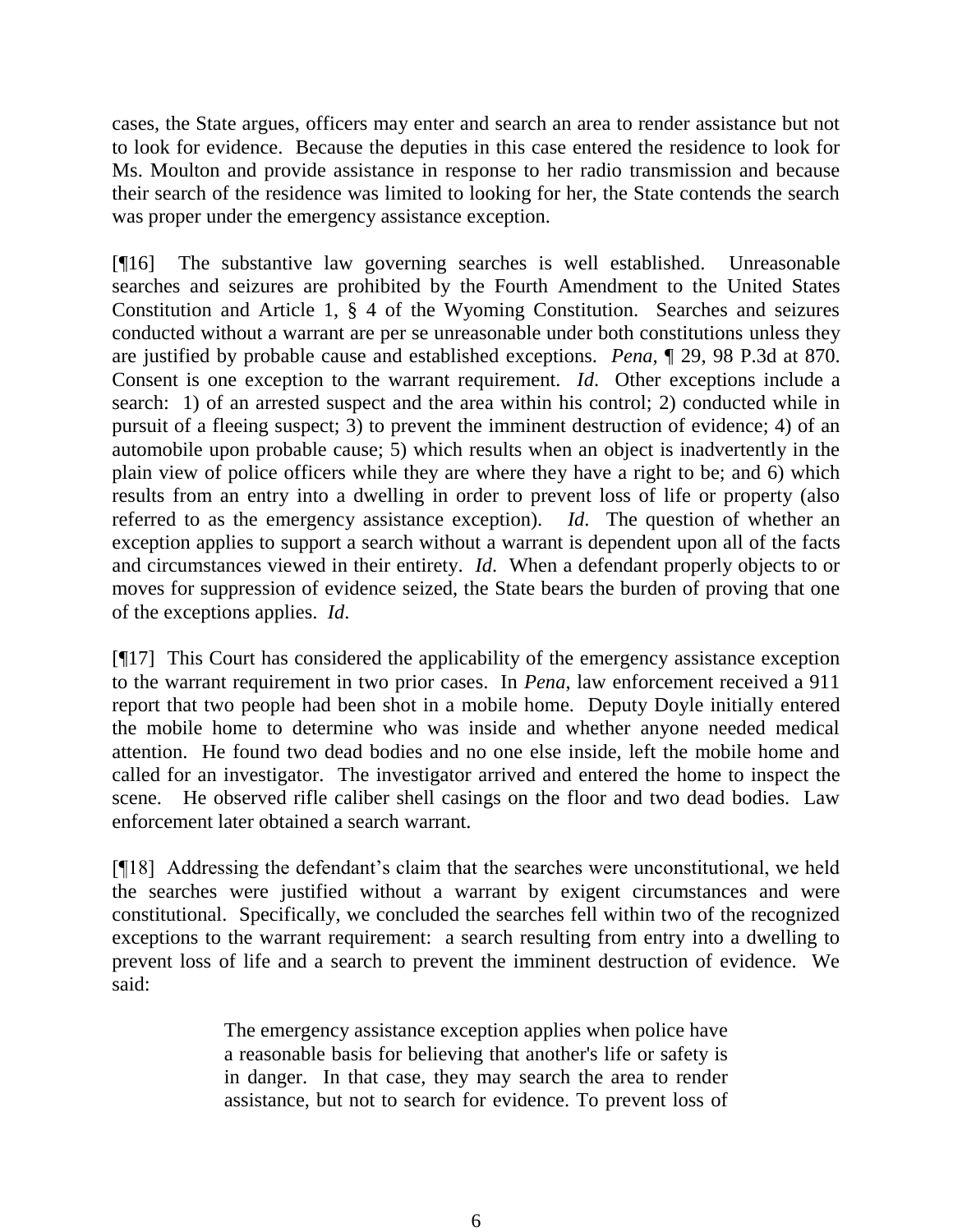life or property, an officer may walk through a home to determine if anyone else is present when officers have a reasonable belief that the area harbors an individual posing a danger to those present. Further, in previous decisions, we have upheld warrantless searches to prevent the imminent destruction of evidence.

. . . [T]he evidence supports finding that the warrantless entries by the law enforcement officers onto the crime scene were justified under these exceptions. Deputy Doyle testified that he did not know that anyone inside was deceased and entered to see if anyone needed medical attention. The deputy had a reasonable basis for believing emergency aid was required, and his initial entry was justified. Immediately after determining that no one inside the home was alive and the suspect was not inside, Deputy Doyle left the home because he was concerned that the killer might return to it and waited outside for other law enforcement to arrive.

Deputy Doyle's search was limited to the emergency assistance exception. He only checked on the health and safety of persons in the home. Pena, however, was still at large and reportedly armed. Officer safety concerns, as well as evidence preservation, support the second entry by the more highly trained investigator. Investigator Thompson arrived and spent three to four minutes inside the home assessing the crime scene. He observed the presence and location of the two bodies and rifle shell casings. [The 911 report indicated] use of a shotgun. Because the shell casings were from a rifle, Deputy Doyle immediately advised other officers who were still looking for Pena that Pena was armed with a rifle, a longer-range weapon.

*Pena*, ¶¶ 31-33, 98 P.3d at 871.

[¶19] In *Ortega v. State*, 669 P.2d 935 (Wyo. 1983), law enforcement officials arrested the defendant outside his home after he called and reported shooting his wife. Upon arresting the defendant, one of the officers went inside the home to check on the condition of the victim. We held the officer's entry into the home was proper under the emergency assistance exception. *Id.* at 941. We further held once inside the home the police officer was authorized to take cognizance of items within plain view. He was entitled, we said, to see what came into his field of vision while he was where he had a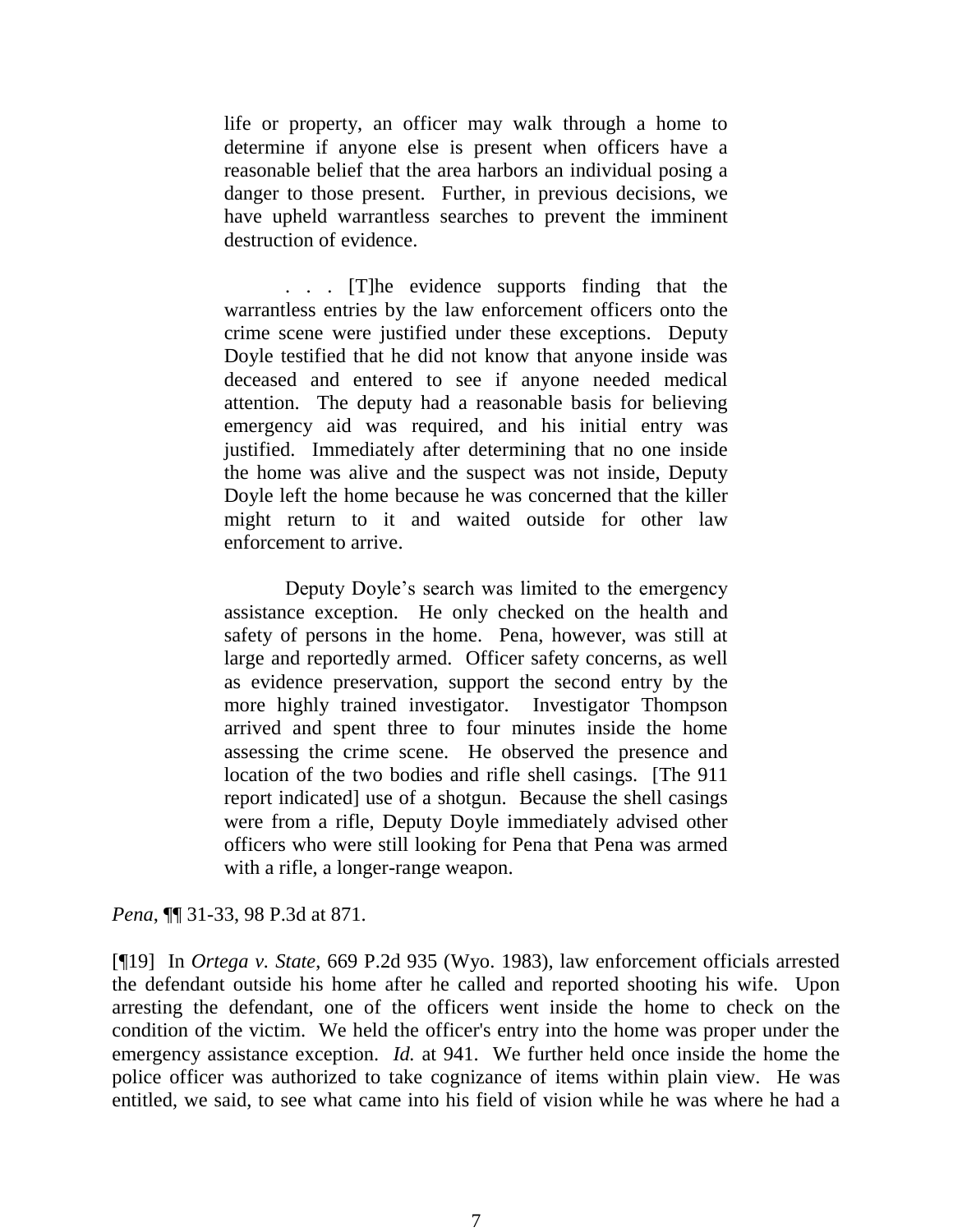right to be. So long as the initial intrusion was justified, "the police while within the legitimate scope of their entry may search the premises with their eyes." *Id*.

[¶20] In *Pena* and *Ortega*, officers entered private residences without a warrant in response to reported shootings. Like these Wyoming cases, the majority of cases in which other courts have applied the emergency assistance exception to uphold a warrantless search have involved reports of violence where the victims were thought to be seriously injured. The general rule is that application of the emergency assistance exception is strictly limited to situations involving specific, clearly described emergencies occurring inside the residence from which officers perceived an immediate need to respond in order to protect life or limb. *See State v. Ryon*, 108 P.3d 1032 (NM 2005)(containing an instructive discussion of the exception). In cases involving generalized, non-specific information that someone might be inside the residence and might be injured, courts typically have not applied the emergency assistance exception to uphold a warrantless search. *Id*.

[¶21] Mr. Moulton's case does not involve a specific, clearly described report of an emergency occurring inside the Moulton residence from which the deputies perceived an immediate need to respond in order to protect life or limb. Rather, it involved a garbled radio transmission received at 4:30 a.m. from an EMT from which the sheriff's office could discern very little. Neither the parties' briefs nor our research has produced any cases involving facts similar to those presented in this case in which courts have considered the emergency assistance exception. Having carefully considered in their entirety the facts and circumstances presented, we hold the search was constitutional based upon the emergency assistance exception to the warrant requirement.

[¶22] The radio transmission received by dispatch was from an EMT. Deputy Klier testified the dispatcher who received the transmission was very upset because she was afraid someone was in danger but could not determine who or what kind of danger. Deputy Klier testified: "[Danger] is inherent in our line of work. We don't get called on the 911 or on a radio transmission, unless something is wrong." Deputy Klier further testified when Deputy Motley picked her up to drive to Glendo he said, "We have a broken radio transmission. We think somebody is in trouble." Deputy Motley testified he was concerned Ms. Moulton had come upon an accident or was involved in an accident and needed help. The district court listened to the tape and found there was some urgency in the caller's voice.

[¶23] Given these circumstances -- the urgent 4:30 a.m. radio transmission from an EMT using a portable radio -- the sheriff's office had no real choice but to respond. Ignoring the call was not a reasonable option. Law enforcement had a reasonable basis to believe that an emergency existed to which an immediate response was required. Efforts to reach Ms. Moulton by telephone were unsuccessful. The only other information the sheriff's office had to make contact with her was her home address. Under these circumstances, it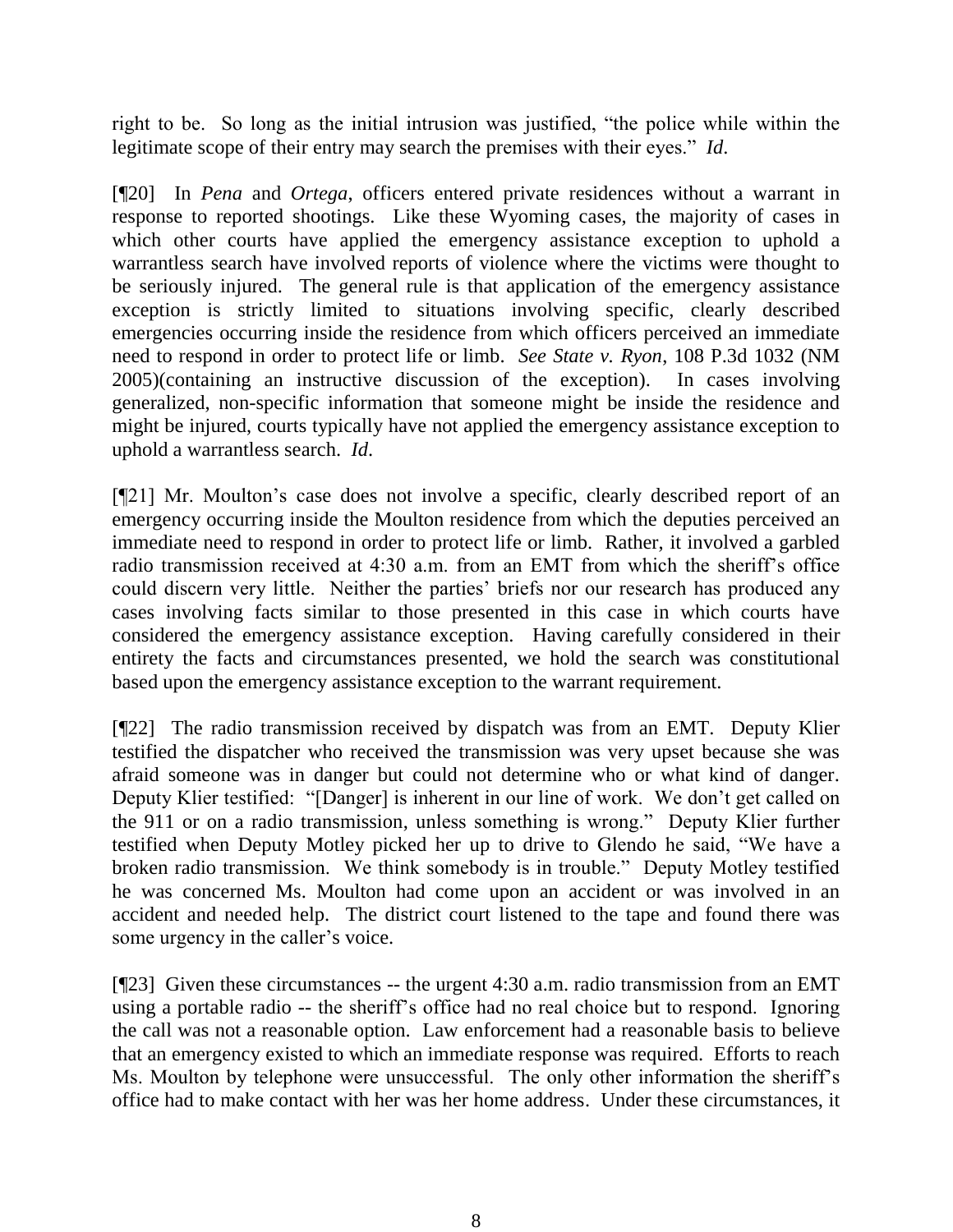was reasonable for the deputies to attempt to locate her and to proceed to her residence in an effort to do so.

[¶24] Upon arriving at the residence and receiving no response to their efforts to make their presence known, it was reasonable given the urgent sounding early morning radio transmission from an EMT for the deputies to enter the home to look for Ms. Moulton. Even after talking with the daughter, it was reasonable for the deputies to look for Ms. Moulton in other areas of the house, including the master bedroom. Once inside the bedroom, the deputies were authorized to see what was in plain view. All of the evidence indicated the drug growing paraphernalia was in plain view. No evidence was presented to suggest the deputies had intentions, other than to locate Ms. Moulton, when they looked inside the home. After discovering the items in the master bedroom, Deputy Motley said to Deputy Klier, "[W]e are not here for this. We have got a possible emergency. We are here to find Ms. Mouton and make sure she is all right." Once they determined Ms. Moulton was not there, the deputies left the residence. They were inside the house for about seven minutes. Under these circumstances, the district court correctly concluded the search of the Moulton residence for Ms. Moulton was not illegal or improper, but rather fell appropriately with the emergency assistance exception to obtaining a search warrant.

[¶25] Mr. Moulton cites *Allison* as supporting his argument that the radio transmission was not enough to avoid the warrant requirement. In *Allison*, police were dispatched to a residence after a 911 hang-up call. A woman answered the door, revealed that a domestic dispute had occurred, and eventually let an officer inside. The officer removed the individuals involved in the altercation from the residence and then reentered the residence without a search warrant. The trial court found, and no party disputed, that the initial entry was either consensual or justified by an emergency. *Allison*, 86 P.3d at 423. The question was whether the re-entry was valid without a search warrant based upon the emergency assistance exception.

[¶26] The Colorado Supreme Court held the emergency aid exception did not support the officer's re-entry into the home after arresting and removing the offenders. The Court concluded no emergency existed at the time the officer re-entered the home because the domestic incident was over, the individuals involved had been removed from the premises and there was no indication anyone else was involved in the incident. Therefore, the officer had no reasonable basis to believe an emergency continued to exist requiring his assistance. Additionally the Court found the evidence demonstrated the officer entered the residence the second time to conduct a criminal investigation, rather than to render emergency assistance. The Court affirmed the trial court's order suppressing the evidence. We cited *Allison* in *Pena* for the principle that when police have a reasonable basis for believing another's life or safety is in danger, they may search the area to render assistance but not for evidence.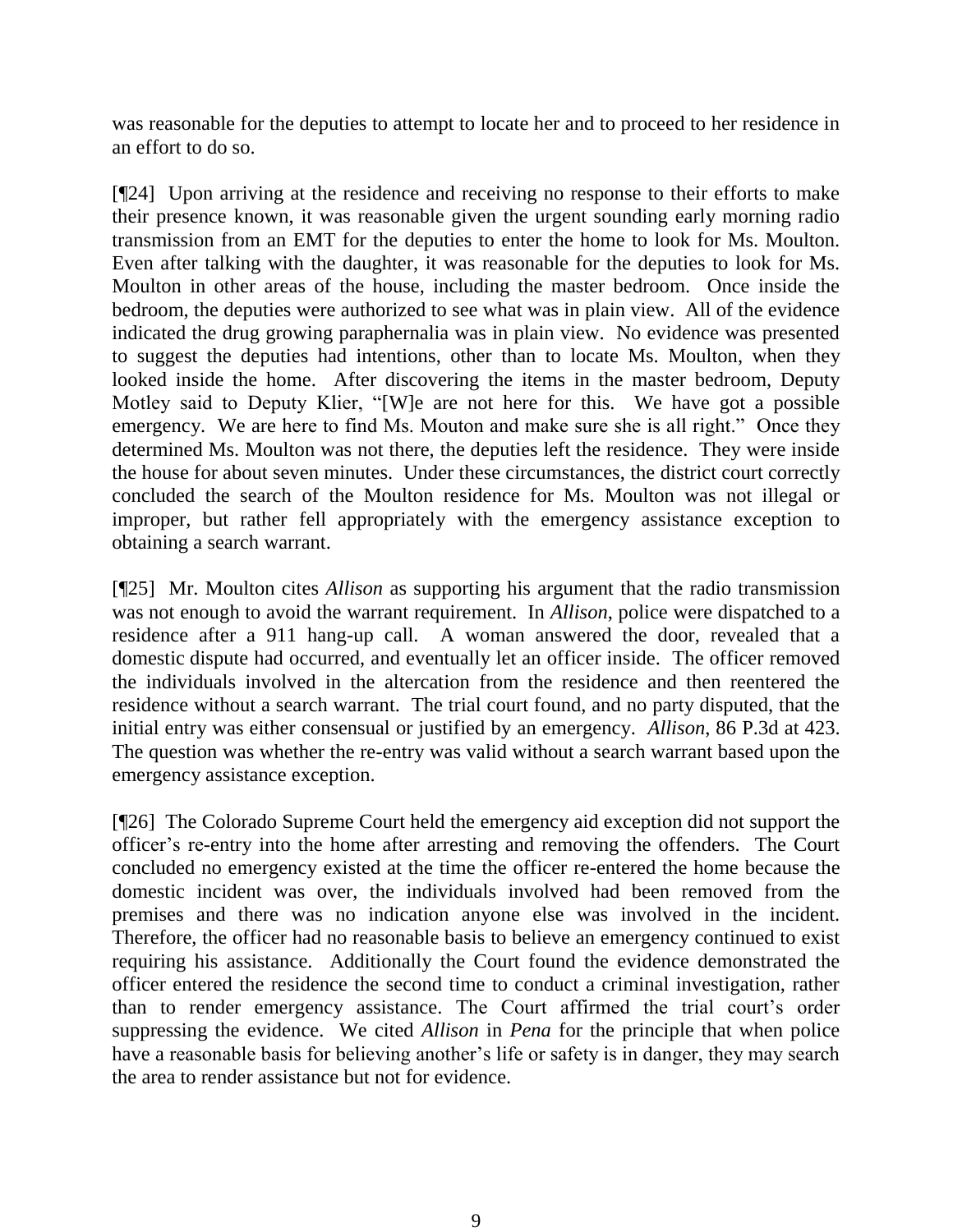[¶27] Mr. Moulton's case is distinguishable from *Allison* in important ways. In *Allison*, the officer re-entered the home without a warrant after the emergency was over with no reasonable basis for believing at that point anyone was in danger. Here, the deputies entered the home knowing only that the resident of the home, an emergency medical technician, placed an urgent sounding call to dispatch at 4:30 that morning, circumstances we have concluded created a reasonable basis for believing Ms. Moulton was in need of emergency assistance. Unlike in *Allison*, the emergency justifying the initial entry into the Moulton residence remained unresolved. It was not clear until the deputies inspected the home that it was secure. At that point, the party whom the deputies reasonably believed needed emergency assistance had not been found. Thus, the emergency giving rise to the initial entry still existed and the deputies were justified in looking through the home.

[¶28] Additionally, there was no evidence presented in Mr. Moulton's case that the deputies entered the home for any purpose other than to locate Ms. Moulton. In fact, the evidence was that even after observing the drug growing paraphernalia, the deputies continued their search for Ms. Moulton outside the residence for two more hours. Unlike the situation in *Allison*, the totality of the circumstances at the time the decision was made to look for Ms. Moulton inside the residence demonstrated that the deputies had a reasonable basis to believe an emergency existed requiring their assistance.

[¶29] Mr. Moulton emphasizes his daughter's testimony that she told Deputy Motley her parents were not home and were down by the lake. He argues that once the deputies were told Ms. Moulton was not in the residence, their reason for being there was no longer viable and they were not authorized to continue looking through the home. Our response to this contention is twofold.

[¶30] First, the district court heard the testimony of both Deputy Motley and Mr. Moulton's daughter. After weighing their testimony, the district court entered a finding of fact in accordance with Deputy Motley's testimony. Although our review of the constitutionality of the search is *de novo*, we review the district's court factual findings pursuant to the clearly erroneous standard. We do not find the district court's factual finding on the disputed testimony clearly erroneous.

[¶31] Second, regardless of whose testimony was believed, the deputies had a reasonable basis even after talking with the daughter to continue looking for Ms. Moulton inside the residence. Based on Ms. Moulton's urgent, early morning radio transmission identifying herself as an EMT, the deputies reasonably believed she needed assistance. Whether or not they were told by the just awakened teenage daughter that her mother was not there, it was reasonable under the circumstances for them to finish looking inside the residence before continuing their search elsewhere.